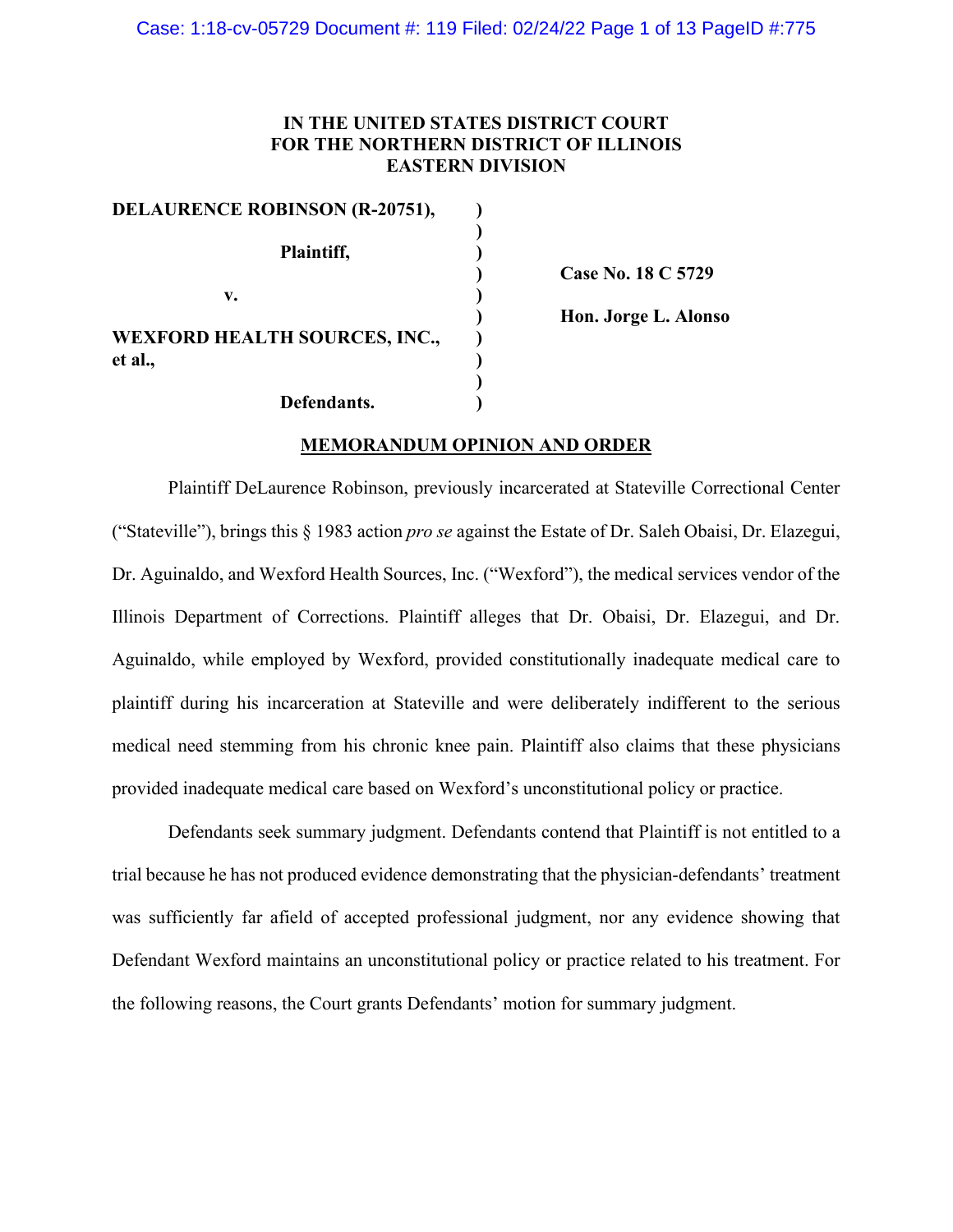#### **I. Summary Judgment Standard**

On summary judgment, the Court must view the record in the light most favorable to the non-moving party and grant summary judgment where "the movant shows that there is no genuine dispute as to any material fact and the movant is entitled to judgment as a matter of law." *Gupta v. Melloh*, 19 F.4th 990, 997 (7th Cir. 2021); Fed. R. Civ. P. 56(a). As the moving party, Defendants bear the initial burden of demonstrating the basis of their motion. *Celotex Corp. v. Catrett*, 477 U.S. 317, 323 (1986). To avoid summary judgment, however, Plaintiff must point to specific admissible evidence that shows the existence of a genuine, triable issue. *Weaver v. Champion Petfoods USA, Inc.*, 3 F.4th 927, 934-35 (7th Cir. 2021). "A dispute of fact is material if the fact 'might affect the outcome of the suit under the governing law.'" *FKFJ, Inc. v. Vill. of Worth*, 11 F.4th 574, 584-85 (7th Cir. 2021) (quoting *Anderson v. Liberty Lobby, Inc.*, 477 U.S. 242, 248 (1986)).

#### **II. Northern District of Illinois Local Rule 56.1**

Local Rule 56.1 governs the procedures for filing and responding to motions for summary judgment in this Court. The rule is intended "to aid the district court, 'which does not have the advantage of the parties' familiarity with the record and often cannot afford to spend the time combing the record to locate the relevant information,' in determining whether a trial is necessary." *Delapaz v. Richardson*, 634 F.3d 895, 899 (7th Cir. 2011) (quoting *Walridge v. Am. Hoechst Corp.*, 24 F.3d 918, 924 (7th Cir. 1994)). Local Rule 56.1 requires the moving party to provide a statement of material facts that supports "[e]ach asserted fact" with "citation[s] to the specific evidentiary material, including the specific page number, that supports it." LR 56.1 (d)(2); *see* LR 56.1(a)(2). "The court may disregard any asserted fact that is not supported with such a citation." L.R.  $56.1(d)(2)$ .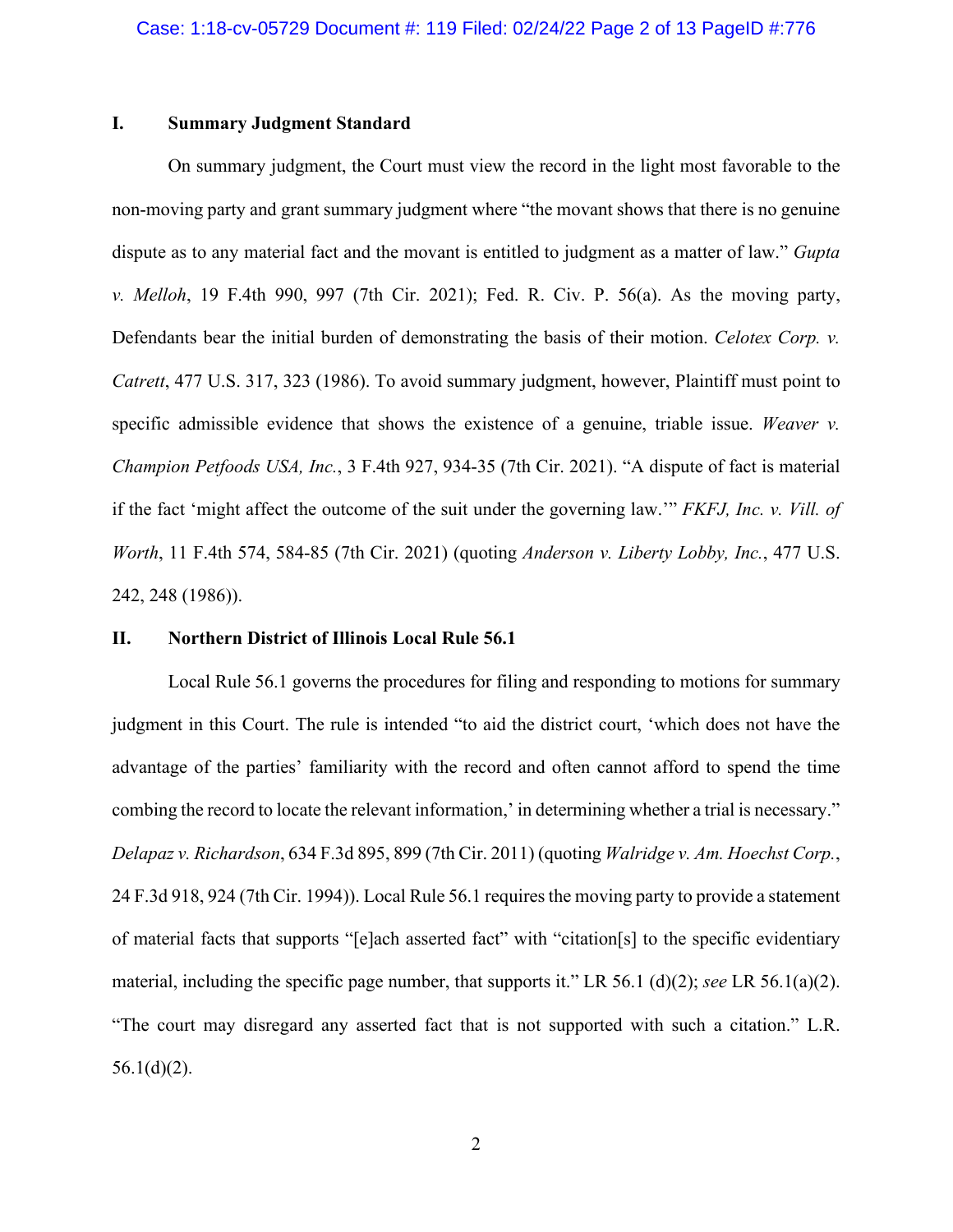### Case: 1:18-cv-05729 Document #: 119 Filed: 02/24/22 Page 3 of 13 PageID #:777

The opposing party must then respond to the movant's proposed statements of fact. *Schrott v. Bristol-Myers Squibb Co.*, 403 F.3d 940, 944 (7th Cir. 2005); L.R. 56.1(e). In the case of any disagreement, "a party must cite specific evidentiary material that controverts the fact and must concisely explain how the cited material controverts the asserted fact. Asserted facts may be deemed admitted if not controverted with specific citations to evidentiary material." L.R.  $56.1(e)(3)$ . "[M]ere disagreement with the movant's asserted facts is inadequate if made without reference to specific supporting material." *Smith v. Lamz*, 321 F.3d 680, 683 (7th Cir. 2003). The party opposing summary judgment may also submit "a statement of additional material facts that complies with LR 56.1(d)." L.R. 56.1(b)(3). A plaintiff's *pro se* status does not excuse him from complying with Local Rule 56.1. *See Cady v. Sheahan*, 467 F.3d 1057, 1061 (7th Cir. 2006).

In accord with the Local Rules, Defendants filed a statement of material facts along with their motion for summary judgment. (Dkt. 94.) Each substantive assertion of fact in the Local Rule 56.1(a)(2) statement is supported by evidentiary material in the record. Defendants also filed and served on Plaintiff a Local Rule 56.2 Notice, which explains in detail the requirements of Local Rule 56.1. (Dkt. 96.)

Plaintiff, for his part, responded to Defendants' statement of material facts by, wholly or partially, conceding some of the asserted facts while disputing others. (Dkt. 107.) Defendants, in their reply<sup>[1](#page-2-0)</sup> in support of summary judgment, point to a number of facts that Plaintiff either failed

<span id="page-2-0"></span><sup>1</sup> Plaintiff filed a motion for leave to file a surreply (*see* Dkt. 116); however, he provided only a vague allegation for the basis of his proposed motion. Parties are not entitled to file surreplies without leave from the Court. Whether to grant a motion for leave to file a surreply is within the Court's discretion. *Johnny Blastoff, Inc. v. L.A. Rams*, 188 F.3d 427, 439 (7th Cir. 1999). The Court's review of the record demonstrates that it is fully developed, and that Defendants' motion for summary judgment was thoroughly briefed by each party. Defendants, in their reply, did not raise any new arguments in rebutting Plaintiff's response. *See Univ. Healthsystem Consortium v. UnitedHealth Grp., Inc.*, 68 F. Supp. 3d 917, 922 (N.D. Ill. 2014) (recognizing that a surreply may be needed when an adversary raises new arguments in their reply brief, but also noting there is no need for a surreply when each brief in sequence fairly responds to the brief that preceded it). Accordingly, the Court exercises its discretion and denies Plaintiff's motion for leave to file a surreply.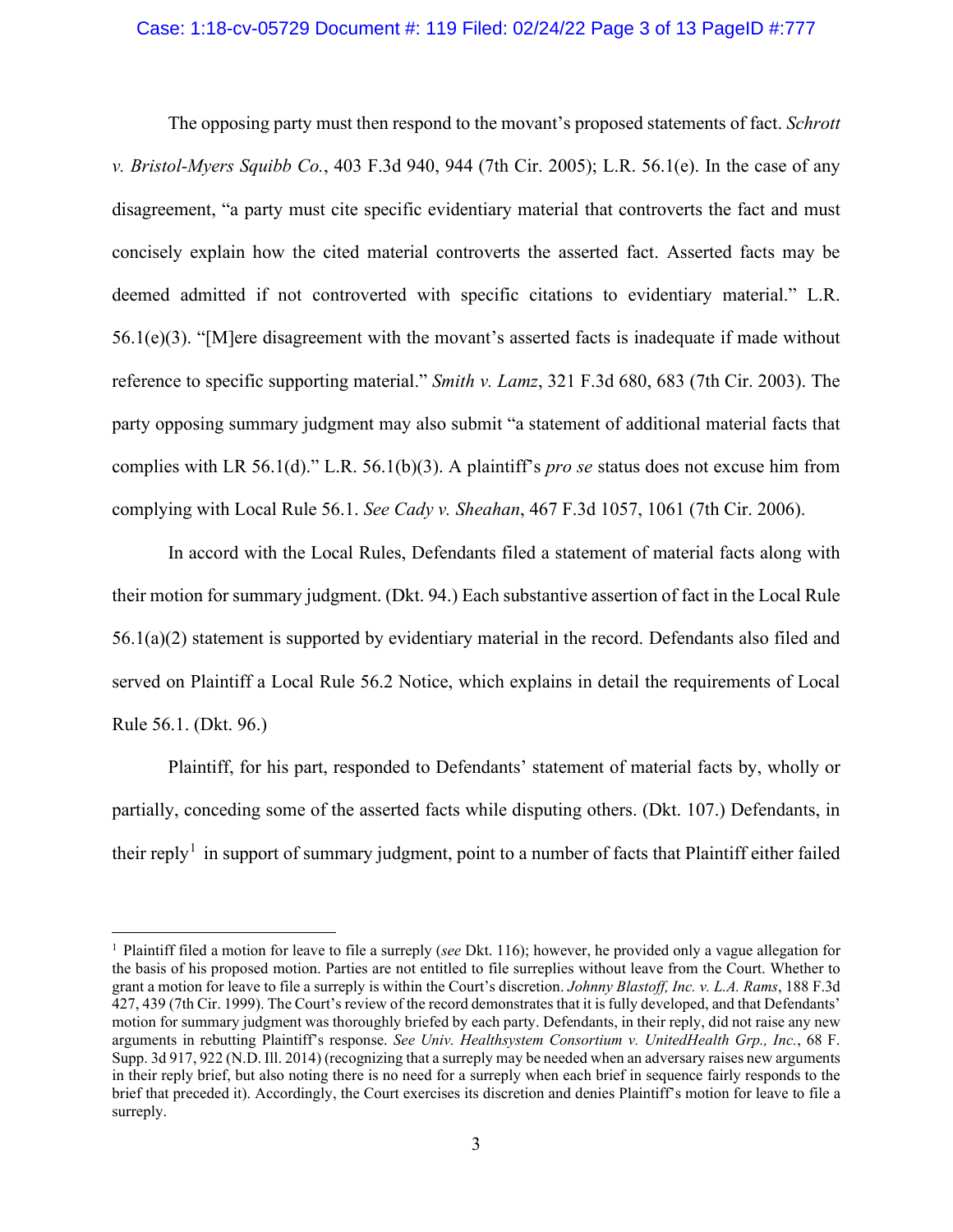#### Case: 1:18-cv-05729 Document #: 119 Filed: 02/24/22 Page 4 of 13 PageID #:778

to properly dispute with a specific citation to the evidentiary record or to which he provided no response at all. (Dkt. 113.) To the extent the Court deems those facts material, they are admitted. *Cracco v. Vitran Exp., Inc.*, 559 F.3d 625, 632 (7th Cir. 2009) ("When a responding party's statement fails to dispute the facts set forth in the moving party's statement in the manner dictated by the rule, those facts are deemed admitted for purposes of the motion."). In Plaintiff's response, he also included a section labeled as additional material facts and submitted exhibits in support. (Dkt. 107.) A number of facts set forth in those additional material facts also fail for the same reason—they are not supported with specific citations to the evidentiary record. To the extent any of those facts contradict Defendants' version of the material facts, and to the extent defendants' version is backed by citations to evidence, the Court will accept Defendants' version.

#### **III. Undisputed Relevant Facts**

Plaintiff has suffered from pain in his left knee for several years. Throughout 2016, Plaintiff was seen by medical providers on 20 separate occasions. (Dkt. 94, ¶¶14, 17.) Based on a December 2015 physical therapy referral by an unnamed physician, Plaintiff attended 11 physical therapy appointments related to his left knee pain. (*Id.* at ¶17.) On seven other occasions, Plaintiff was seen by medical providers for a variety of ailments. (*Id*.) A physician assistant twice refilled his pre-existing prescription for Robaxin and prescribed analgesic balm. (*Id*.) In 2016, Plaintiff saw Dr. Obaisi twice. (*Id.* at ¶14.) On June 27, 2016, Plaintiff complained to Dr. Obaisi about back and neck pain, as well as a small "pebble" at the base of his penis. (*Id*.) Six months later, Plaintiff returned to see Dr. Obaisi on December 29, 2016. (*Id*.) During that visit, Plaintiff complained about back pain, and Dr. Obaisi renewed Plaintiff's left knee sleeve permit. (*Id*.)

On January 10, 2017, Plaintiff spoke with a nurse about pain in his left knee. (*Id.* at ¶19.) Two days later, a physician assistant completed a new physical therapy referral, as Plaintiff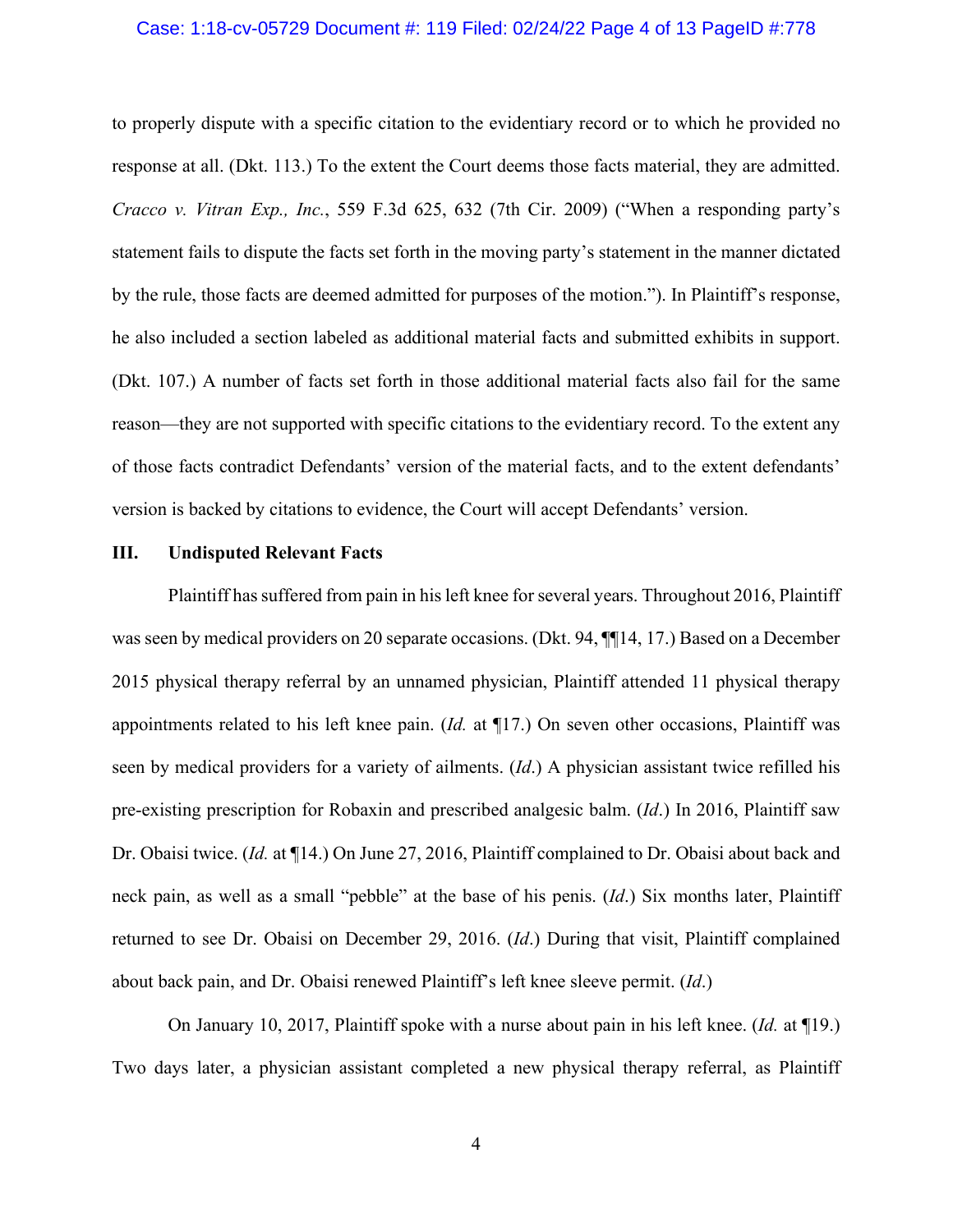#### Case: 1:18-cv-05729 Document #: 119 Filed: 02/24/22 Page 5 of 13 PageID #:779

requested. (*Id.* at ¶20.) Plaintiff was referred to see Defendant Dr. Aguinaldo, who saw Plaintiff on January 28, 2017, and renewed his left knee sleeve permit. (*Id.* at ¶21.) Plaintiff was subsequently transferred out of Stateville, and he would not see Dr. Aguinaldo again until December 2017, when Plaintiff returned to Stateville. (*Id.* at ¶22.) Once back at Stateville, Plaintiff was seen by medical providers on December 16, 2017, when he requested a new back brace, and on December 18, 2017, when he made subjective complaints to an IDOC employee of popping and clicking in his left knee. (*Id*.) Dr. Aguinaldo saw Plaintiff the next day, December 19, 2017, about his back and left knee pain. (*Id*.) Dr. Aguinaldo ordered x-rays and pain relief medication for Plaintiff. (*Id*.) The next and last visit Plaintiff had with Dr. Aguinaldo occurred on January 13, 2018. (*Id.* at ¶24.) At that final visit, Dr. Aguinaldo explained to Plaintiff that his x-ray readings were normal. (*Id*.) Dr. Aguinaldo referred Plaintiff to the Medical Director to discuss Plaintiff's subjective complaints of unresolved pain. (*Id*.)

Plaintiff saw Defendant Dr. Elazegui, Stateville's Medical Director, on March 5, 2018. (*Id.* at ¶28.) There, Plaintiff made subjective complaints of left knee pain. (*Id*.) Dr. Elazegui prescribed Tylenol, renewed Plaintiff's left knee sleeve permit, ordered x-rays, and referred Plaintiff to have a physical therapy evaluation. (*Id*.) Plaintiff's x-ray readings were again normal, with no bone or joint pathology. (*Id*.)

Thereafter, on March 19, 2018, Plaintiff started a new course of physical therapy to treat his knee pain. (*Id.* at ¶29.) Between April 23, 2018, and July 9, 2018, Plaintiff was seen for physical therapy on 11 separate occasions. (*Id.* at ¶32.) Following an August 2018 injury, after Plaintiff had been running and playing basketball, Plaintiff had an ultrasound performed on his left knee, the results of which were negative. (*Id.* at ¶¶36, 38–39.) In December 2018, Plaintiff was issued a low bunk permit. (*Id.* at ¶41.) Throughout 2018, Plaintiff continued to receive prescriptions for pain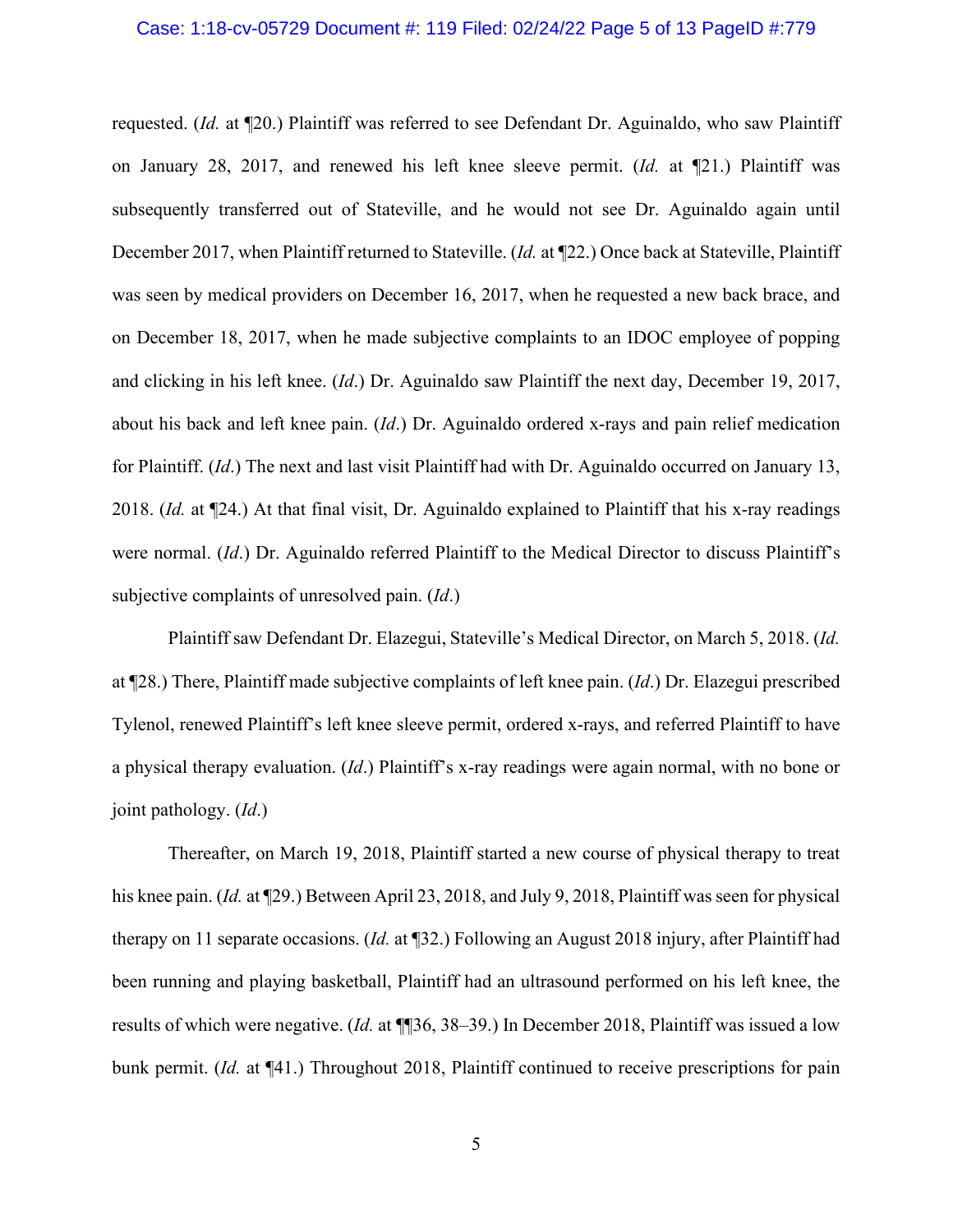#### Case: 1:18-cv-05729 Document #: 119 Filed: 02/24/22 Page 6 of 13 PageID #:780

relief medication, which included, at least, Tylenol and Naprosyn. (*Id.* at ¶¶28, 33, 35.) Based on a December 2018 referral, Plaintiff received an MRI scan to his left knee on March 5, 2019. (*Id.* at ¶39.) Together with Plaintiff's subjective complaints of left knee pain and the MRI scan results, a new Stateville Medical Director renewed Plaintiff's left knee sleeve and low bunk permits, prescribed him Tramadol, and referred him to physical therapy. (*Id.* at ¶43.) In July 2019, at the recommendation of the physical therapist, Plaintiff was ordered to receive a one-year permit for gel insoles. (*Id.* at ¶45.) By the time Plaintiff completed his physical therapy, discharging him to home exercise on October 2, 2019, the physical therapist noted that he had full range of motion, no weakness, and a normal gait. (*Id.* at ¶46.)

#### **IV. Analysis**

The Eighth Amendment prohibits cruel and unusual punishment, protecting inmates from the unnecessary and wanton infliction of pain, including grossly inadequate medical care. *Estelle v. Gamble*, 429 U.S. 97, 102–04 (1976); *Pyles v. Fahim*, 771 F.3d 403, 408 (7th Cir. 2014). Deliberate indifference to serious medical needs is tantamount to the unnecessary and wanton infliction of pain. *Estelle*, 429 U.S. at 102–04. To establish a violation of the Eighth Amendment, Plaintiff must show that he had an objectively serious medical condition to which the defendants were deliberately indifferent. *Dean v. Wexford Health Sources, Inc.*, 18 F.4th 214, 241 (7th Cir. 2021) (citing *Farmer v. Brennan*, 511 U.S. 825, 834 (1994)). "A medical condition is objectively serious if a physician has diagnosed it as requiring treatment, or the need for treatment would be obvious to a layperson." *Pyles*, 771 F.3d at 409. Deliberate indifference occurs when defendants are aware of and disregard a serious risk to an inmate's health. *Dean*, 18 F.4th at 241.

Putting aside defendant Wexford for now, the remaining defendants are all physicians. Plaintiff must establish that these defendants were more than negligent in treating his knee pain.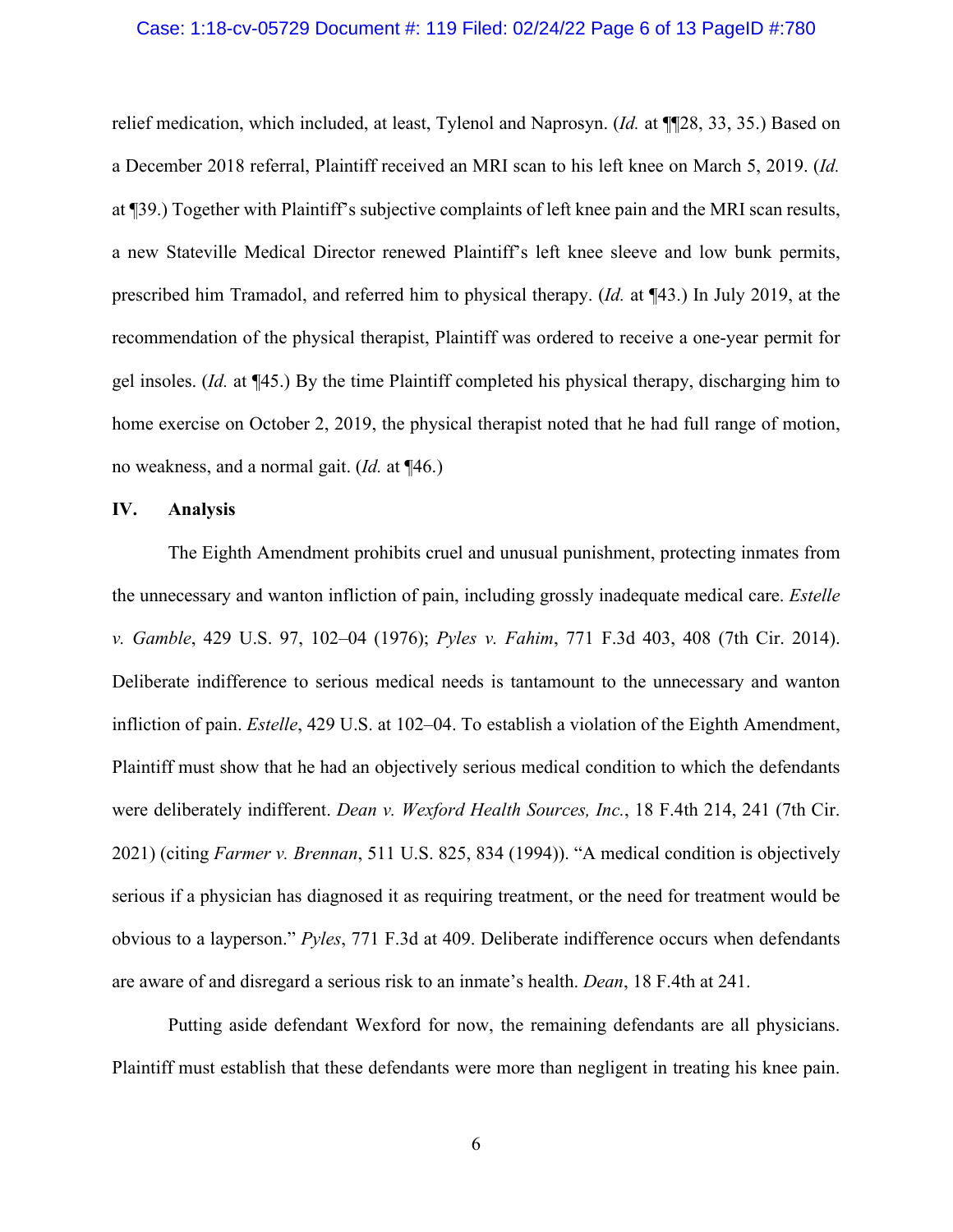#### Case: 1:18-cv-05729 Document #: 119 Filed: 02/24/22 Page 7 of 13 PageID #:781

*Sellers v. Henman*, 41 F.3d 1100, 1102 (7th Cir. 1994). Neither medical malpractice alone, *Walker v. Peters*, 233 F.3d 494, 499 (7th Cir. 2000), nor dissatisfaction with a doctor's prescribed course of treatment, *Snipes v. DeTella*, 95 F.3d 586, 592 (7th Cir. 1996), will violate the Eighth Amendment. Rather, Plaintiff must present facts from which a jury could find that the physicians' treatment of his knee pain was "so plainly inappropriate as to permit the inference that the [physicians] intentionally or recklessly disregarded his needs." *Hayes v. Snyder*, 546 F.3d 516, 524 (7th Cir. 2008); *see also Duckworth v. Ahmed*, 532 F.3d 675, 679 (7th Cir. 2008) ("A jury can infer deliberate indifference on the basis of a physician's treatment decision [when] the decision [is] so far afield of accepted professional standards as to raise the inference that it was not actually based on a medical judgment.") (internal quotations omitted).

Since the parties do not address whether Plaintiff suffered from an objectively serious medical condition, the Court assumes there is no dispute over the seriousness of Plaintiff's left knee pain. The Court therefore focuses on whether there exists a genuine issue of material fact that Defendants acted with deliberate indifference to Plaintiff's left knee pain.<sup>[2](#page-6-0)</sup> That is, the Court considers whether there is a genuine dispute over whether defendants provided medical care that was so plainly inappropriate as to amount to intentionally disregarding Plaintiff's needs.

While not set out in the clearest of formats, Plaintiff's contentions against each physiciandefendant appear to be the same—that Drs. Obaisi, Aguinaldo, and Elazegui were each deliberately indifferent to Plaintiff's medical needs by prescribing ineffective pain relief medication and by refusing to approve a low bunk permit and order an MRI scan on Plaintiff's left

<span id="page-6-0"></span><sup>&</sup>lt;sup>2</sup> Plaintiff purports to expand the timeframe of his lawsuit to predate his first visit with Dr. Obaisi. (Dkt. 107, p. 16, ¶13.) Plaintiff's earliest visit with a named defendant occurred in 2016 with Dr. Obaisi. Section 1983 creates liability based on personal liability and predicated on fault. *See Kuhn v. Goodlow*, 678 F.3d 552, 556 (7th Cir. 2012); *Pepper v. Vill. of Oak Park*, 430 F.3d 809, 810 (7th Cir. 2005). Plaintiff has not named an individual who provided medical care earlier than his first visit with Dr. Obaisi and later than his visit with Dr. Elazegui. The Court confines its analysis of material facts to the timeframe between those two visits.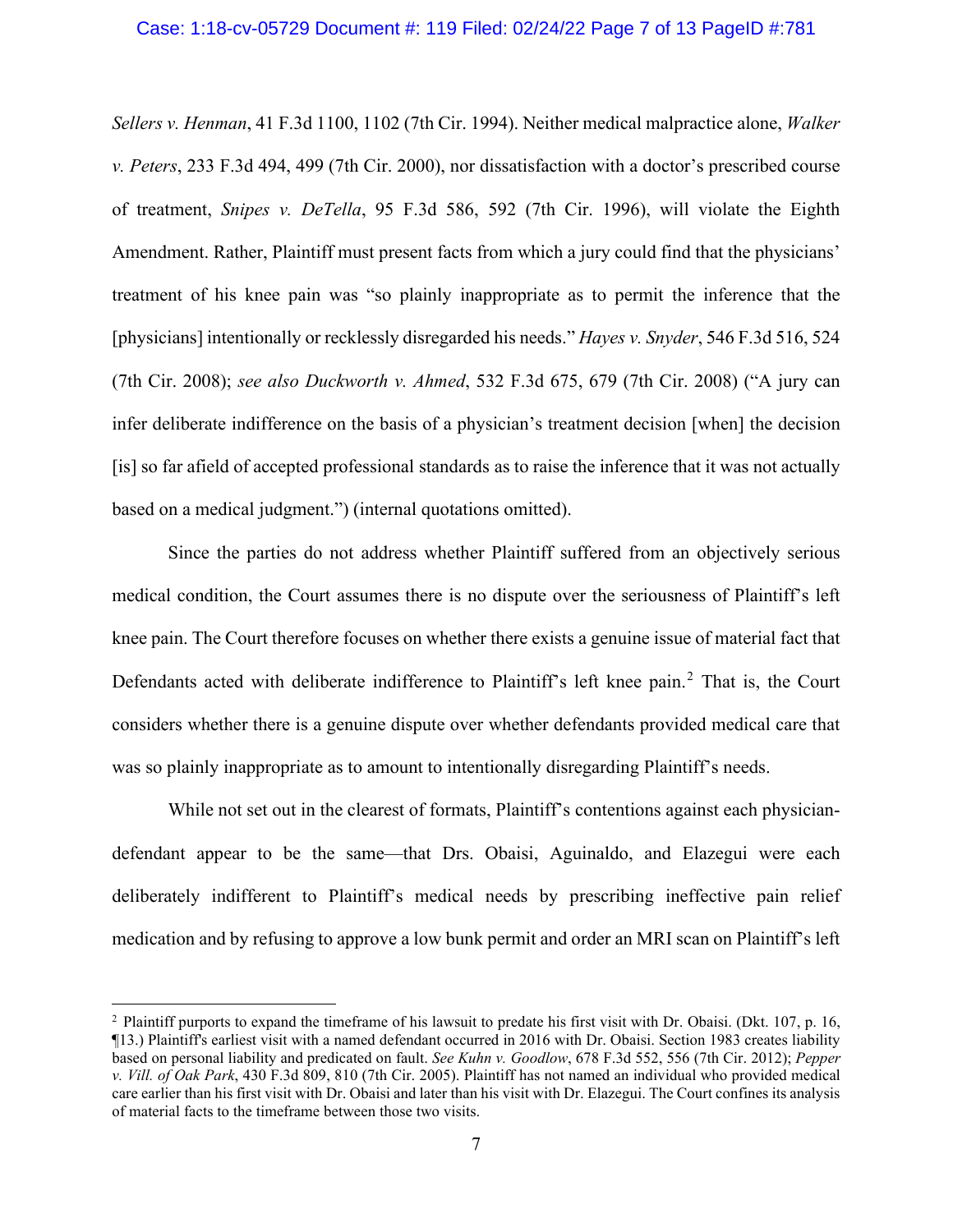#### Case: 1:18-cv-05729 Document #: 119 Filed: 02/24/22 Page 8 of 13 PageID #:782

knee. No matter how many times he saw medical care providers, from his first visit with Dr. Obaisi to his visit with Dr. Elazegui, in Plaintiff's opinion, the defendants did not adequately treat his left knee pain. Plaintiff asserts that, more often than not, he complained during his appointments with medical providers about his left knee pain and requested a low bunk permit, an MRI scan, and, one time, a cortisone shot. As evidence, he points to his declaration, which mostly contains personal opinion, speculation, and legal argument, mixed with some assertions based on personal knowledge.

He also directs the Court to the results of a 2019 MRI scan, which not only took place between a year and two and a half years after his visits with the defendants, but also after another injury, to show that the medical care provided by the defendants was inadequate. The parties also dispute whether, in addition to the medical care described herein, Plaintiff occasionally refused treatment. But even if the Court accepts Plaintiff's declaration as true together with the 2019 MRI scan results, and even if it views all facts and draws all reasonable inferences in Plaintiff's favor, the Court does not discern any genuine issue of material fact.

Defendant Dr. Obaisi saw Plaintiff twice in 2016: first, on June 27, 2016, and then on December 29, 2016. During Plaintiff's first visit, he complained about back pain and a pebble at the base of his penis. During Plaintiff's second visit, he complained about back pain, and Dr. Obaisi renewed his left knee sleeve permit. Assuming Plaintiff discussed more details during these two visits in 2016, *e.g.*, inquiring about approval for an MRI scan, Plaintiff's medical care with Dr. Obaisi is in the context of 11 physical therapy appointments related to his left knee pain and seven additional visits with prison medical providers for a variety of ailments, some of which may have also included complaints about left knee pain. A physician assistant also refilled his pre-existing prescriptions for Robaxin and prescribed analgesic balm. Regardless of the future MRI scan and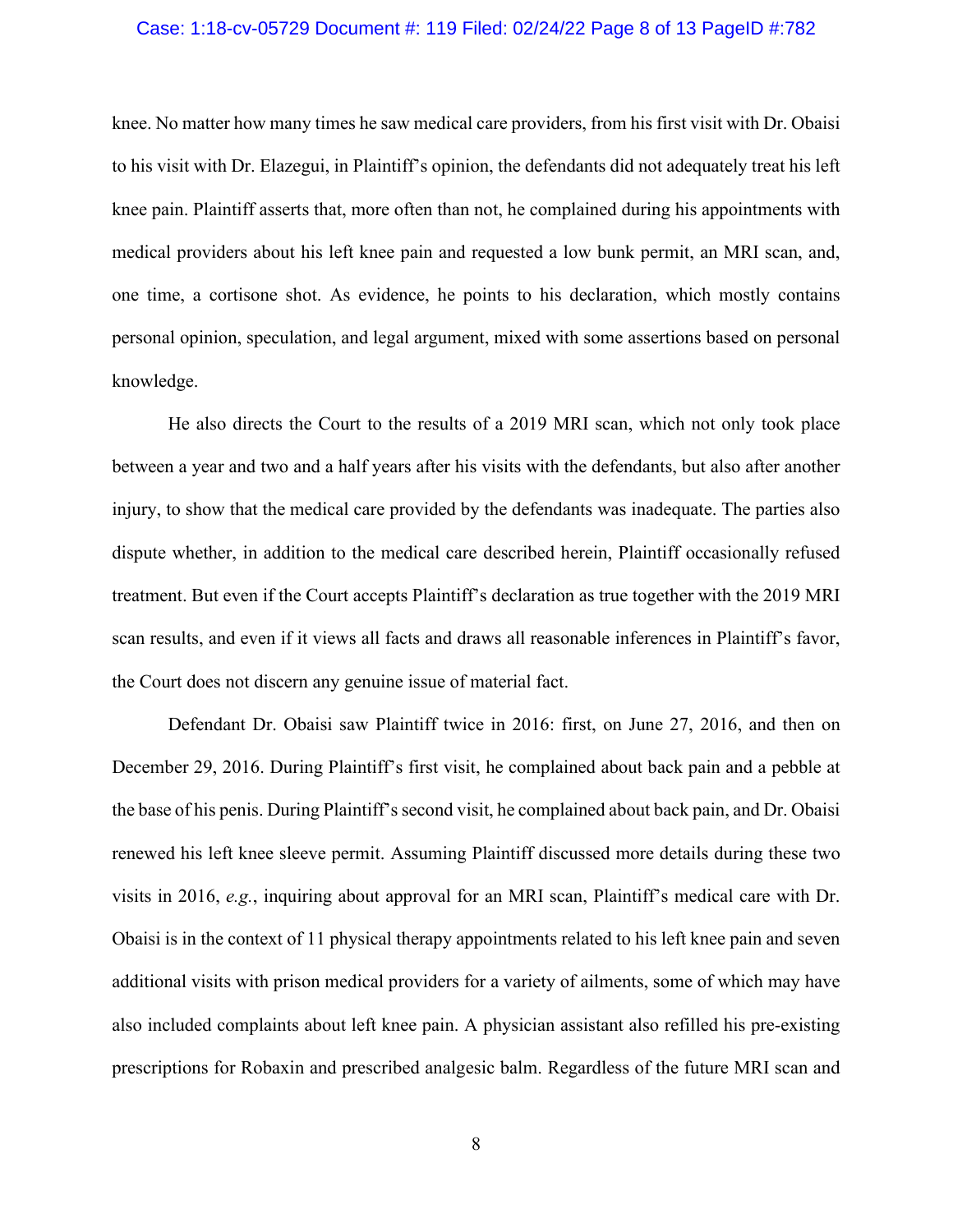### Case: 1:18-cv-05729 Document #: 119 Filed: 02/24/22 Page 9 of 13 PageID #:783

Plaintiff's desire for a different course of treatment, Dr. Obaisi's medical decision to not order an MRI scan at the time of his limited treatment of Plaintiff does not amount to deliberate indifference. *See Estelle*, 429 U.S. at 107 ("A medical decision not to order an X-ray, or like measures, does not represent cruel and unusual punishment."); [3](#page-8-0) *Snipes*, 95 F.3d at 592 ("A prisoner's dissatisfaction with a doctor's prescribed course of treatment does not give rise to a constitutional claim.").

Even if there is some way in which the medical care Dr. Obaisi provided during these two visits was inappropriate, these are isolated occurrences with no evidence of neglect and no further evidence of any interaction between the two parties in the intervening six months, especially when set against the backdrop of Plaintiff's medical care in 2016. *Cf. Gutierrez v. Peters*, 111 F.3d 1364, 1375 (7th Cir. 1997) ("A finding that a defendant's neglect of a prisoner's condition was an 'isolated occurrence,' . . . or an 'isolated exception' . . . to the defendant's overall treatment of the prisoner ordinarily militates against a finding of deliberate indifference."). No reasonable jury could infer deliberate indifference based on Plaintiff's two isolated visits with Dr. Obaisi and the rest of his 2016 medical care.

Plaintiff's medical care with Dr. Aguinaldo and Dr. Elazegui followed a similar pattern. Plaintiff first saw Dr. Aguinaldo on January 28, 2017, when Dr. Aguinaldo renewed his left knee sleeve permit. This visit came after complaining to a prison nurse about knee pain and after a new referral to undergo physical therapy treatment. Eleven months later, in December 2017, Plaintiff had his next visit with Dr. Aguinaldo. Between these two visits, Plaintiff was transferred from, and back to, Stateville. On Plaintiff's second visit with Dr. Aguinaldo, Plaintiff complained about back pain and knee pain, reporting that his left knee had been making a popping and clicking sound. Dr.

<span id="page-8-0"></span><sup>&</sup>lt;sup>3</sup> Plaintiff himself seems to recognize that "[a]n MRI is simply a diagnostic tool and the decision to forego diagnostic tests is 'a classic example of a matter of medical judgment.'" (Dkt. 108, p. 7, citing *Estelle*, 429 U.S. at 107.)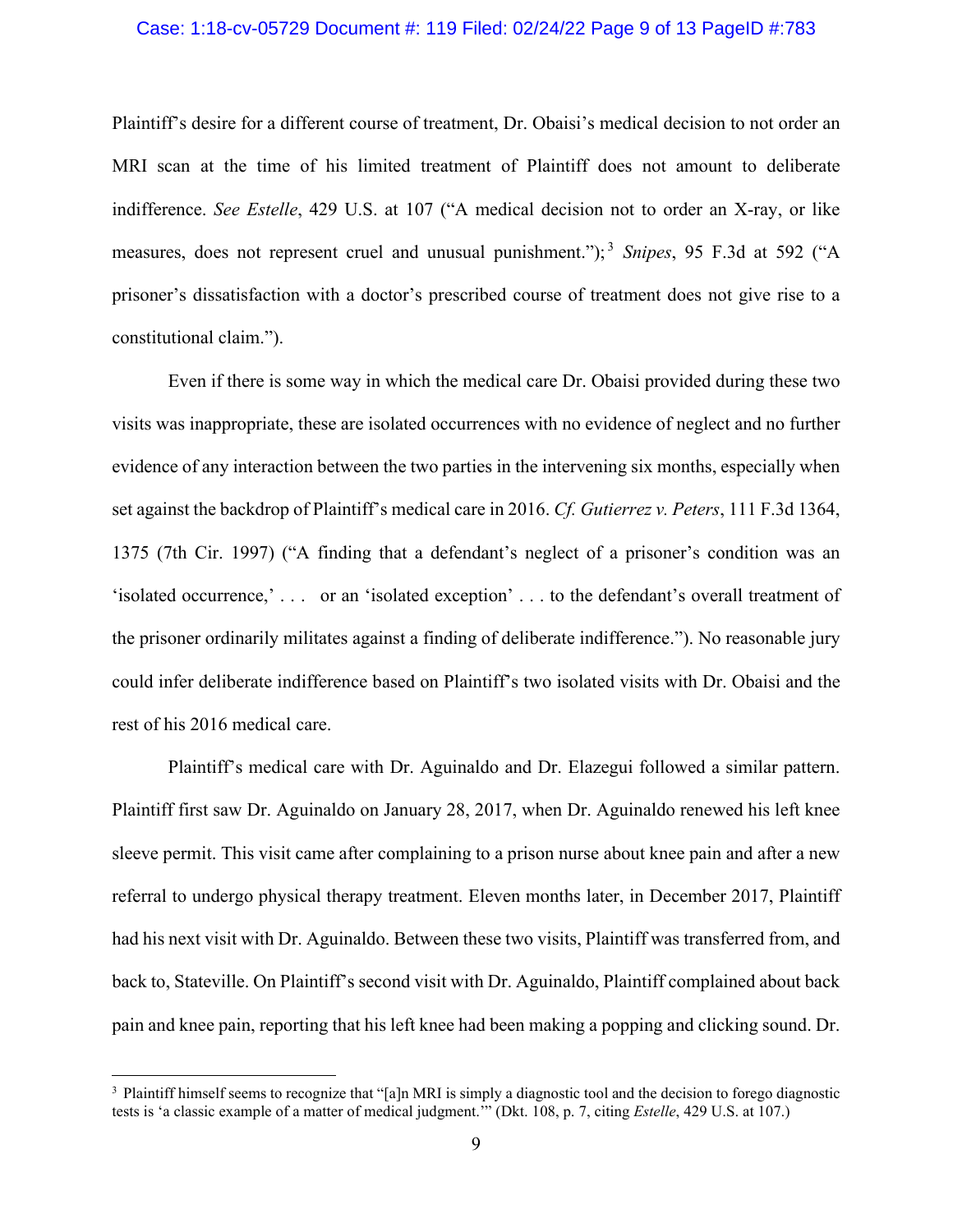#### Case: 1:18-cv-05729 Document #: 119 Filed: 02/24/22 Page 10 of 13 PageID #:784

Aguinaldo ordered x-rays and prescribed pain relief medication. On Plaintiff's third and final visit with Dr. Aguinaldo on January 13, 2018, the doctor discussed Plaintiff's x-ray readings. Although the readings were normal, Dr. Aguinaldo referred Plaintiff to the Medical Director about his unresolved subjective knee pain.

Again, Plaintiff relies on the results of a future MRI scan and his desire for a different course of treatment to prove Dr. Aguinaldo acted with deliberate indifference. *Cf. Estelle*, 429 U.S. at 107; *Snipes*, 95 F.3d at 592. Plaintiff's treatment at Stateville in 2017 is in the context of a renewed knee sleeve permit, referral to undergo physical therapy treatment, prescription for pain relief medication, and a x-ray exam. *Cf. Gutierrez*, 111 F.3d at 1375. If Plaintiff has raised any factual dispute, it is as to whether his physicians were negligent—but mere negligence does not violate the Eighth Amendment. *Walker*, 233 F.3d at 499 ("A doctor might be careless in not appreciating the need to investigate several possible explanations for a particular prisoner's symptoms . . . [b]ut malpractice alone is not enough to meet the constitutional standard."); *Sellers*, 41 F.3d at 1102 ("Negligence is not actionable under the Eighth Amendment.").

Plaintiff had a single visit with Dr. Elazegui on March 5, 2018, where he complained about his left knee pain. Dr. Elazegui prescribed Tylenol, renewed Plaintiff's left knee sleeve permit, ordered x-rays (which came back normal), and referred him to a physical therapy evaluation. That is the extent of Plaintiff's interaction with Dr. Elazegui. Prior to the March 5 visit, Plaintiff's medications were refilled. After the visit, Plaintiff started a new course of physical therapy treatment based on his evaluation. At the end of his physical therapy treatment in July 2018, Plaintiff had full range of motion in his lower extremities, functional mobility, and no functional deficits, instability, inflammation or swelling in his knees. He also was able to play basketball. Yet again, Plaintiff relies for contrary evidence on nothing other than the results of a future MRI scan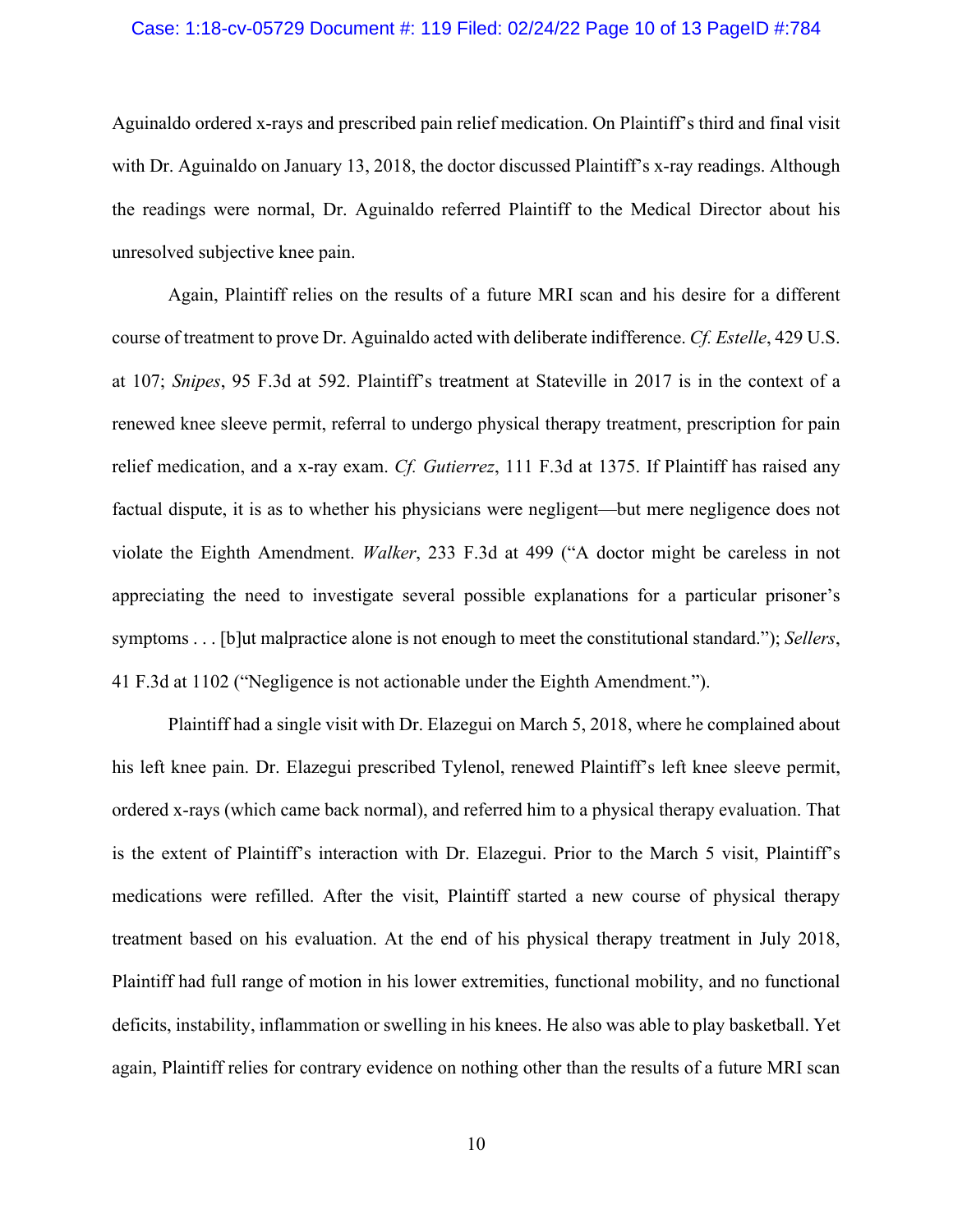#### Case: 1:18-cv-05729 Document #: 119 Filed: 02/24/22 Page 11 of 13 PageID #:785

and his desire for a different course of treatment. Based on Plaintiff's overall medical care surrounding his visit with Dr. Elazegui, which indicates he received prompt and continuous medical care, Plaintiff has not demonstrated a genuine issue of material fact. *See Estelle*, 429 U.S. at 107; *Walker*, 233 F.3d at 499; *Gutierrez*, 111 F.3d at 1375; *Snipes*, 95 F.3d at 592.

While not material to this lawsuit, it is worth noting the following observations in the record. After Plaintiff's interactions with the physician-defendants, as Plaintiff repeatedly points out, he had an MRI scan in March 2019. Notwithstanding that the MRI scan was ordered by an unnamed physician, and followed an injury where Plaintiff had been running and playing basketball, his medical care changed little afterward. Plaintiff continued to see a physical therapist, receive a prescription for pain relief medications, and have his left knee sleeve permit renewed. True, he received a prescription for Tramadol, but this additional medication makes no material difference. The medical care Plaintiff received that is material to his lawsuit against the physiciandefendants was well within the bounds of professional judgment, including when and whether to prescribe an opiate to treat pain. *Lockett v. Bonson*, 937 F.3d 1016, 1024 (7th Cir. 2019) ("The decision to prescribe non-narcotic pain medication was within the bounds of professional judgment.") (citing *Snipes*, 95 F.3d at 592 ("Whether and how pain associated with medical treatment should be mitigated is for doctors to decide free from judicial interference, except in the most extreme situations.")).

Plaintiff has not demonstrated, and the record does not reveal, a genuine issue of material fact as to whether Plaintiff's medical care by the three physician-defendants was "inhumane or a denial of the minimal necessities of a civilized society." *Snipes*, 95 F.3d at 592; *see also Goffman v. Gross*, 59 F.3d 668, 672 (7th Cir. 1995) (explaining "inmates' lay testimony by itself cannot establish the showing of medical causation necessary to sustain" a deliberate indifference claim).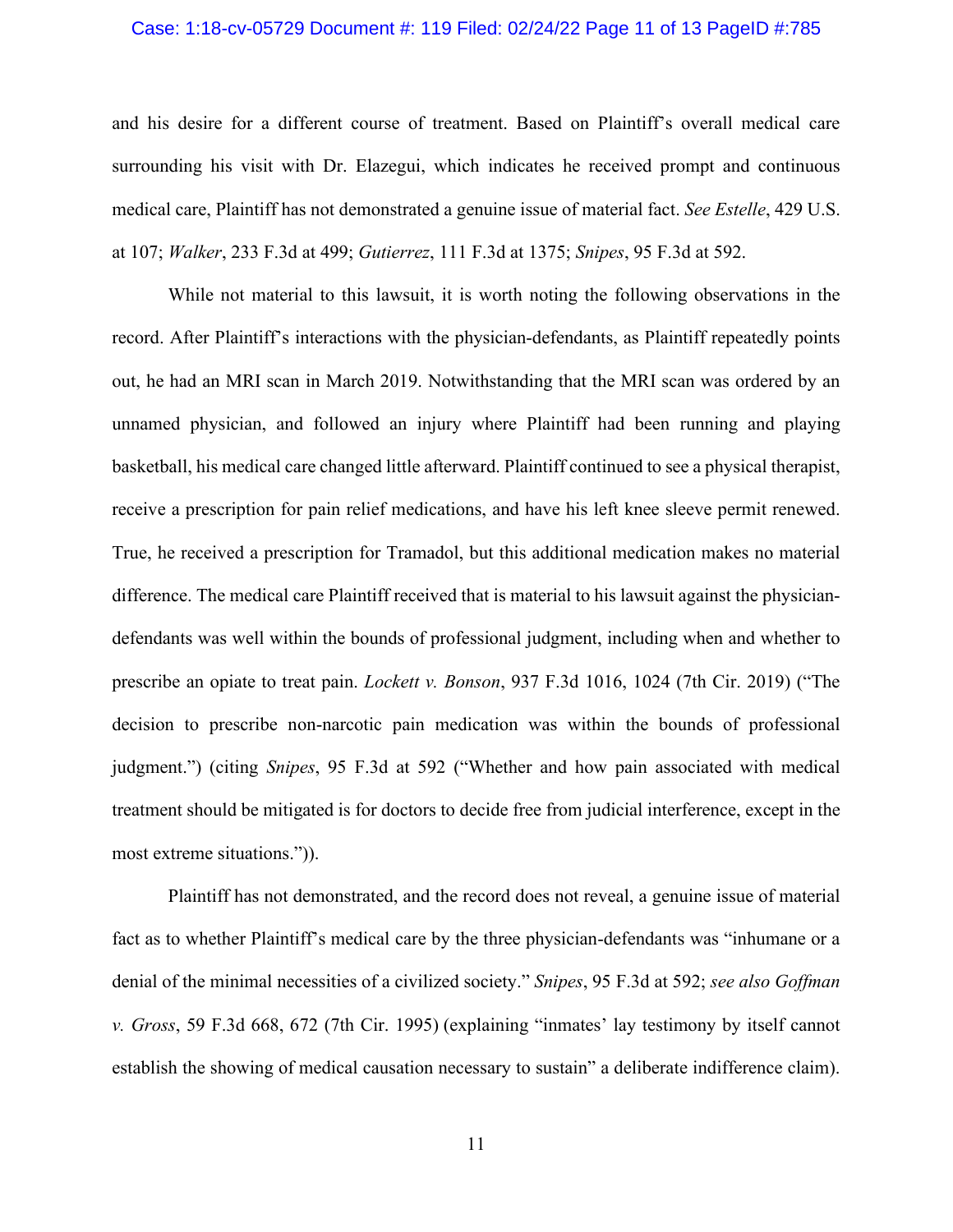## Case: 1:18-cv-05729 Document #: 119 Filed: 02/24/22 Page 12 of 13 PageID #:786

It is axiomatic that the Eighth Amendment neither entitles Plaintiff to his preferred medical care nor the best care possible. *Arnett v. Webster*, 658 F.3d 742, 754 (7th Cir. 2011) (citing *Forbes v. Edgar*, 112 F.3d 262, 267 (7th Cir. 1997)). And "[m]edical decisions that may be characterized as classic examples of matters for medical judgment . . . such as whether one course of treatment is preferable to another, are beyond the Amendment's purview. Such matters are questions of tort, not constitutional law." *Snipes*, 95 F.3d at 591 (internal quotations, brackets, and citations omitted). Plaintiff "is entitled to reasonable measures to meet a substantial risk of serious harm," *Arnett*, 658 F.3d at 754, and he received them. The physician-defendants examined plaintiff and used their medical judgment to determine the course of treatment for plaintiff's knee issue. Considering Plaintiff's undisputed medical care from 2016 through 2018, no reasonable jury could infer deliberate indifference against the three physician-defendants.

Finally, liability cannot attach to Wexford where there is no underlying constitutional violation by the physician-defendants. *See City of Los Angeles v. Heller*, 475 U.S. 796, 799 (1986) (per curiam).

#### **V. Conclusion**

For the foregoing reasons, Defendants' motion for summary judgment [93] is granted. Plaintiff's motion for leave to file a surreply [116] is denied as futile, and therefore, Plaintiff's motions for an extension of time to file a sur-reply [117] and for sanctions on Defendants [118] are denied as moot. Final judgment shall enter for Defendants.<sup>[4](#page-11-0)</sup>

<span id="page-11-0"></span><sup>&</sup>lt;sup>4</sup> If Plaintiff wishes to appeal, he must file a notice of appeal with this Court within thirty days of the entry of judgment. *See* Fed. R. App. P. 4(a)(1). If Plaintiff appeals, he will be liable for the \$505.00 appellate filing fee regardless of the appeal's outcome. *See Evans v. Ill. Dep't of Corr.*, 150 F.3d 810, 812 (7th Cir. 1998). If the appeal is found to be non-meritorious, Plaintiff could be assessed a "strike" under 28 U.S.C.  $\S$  1915(g). If a prisoner accumulates three "strikes" because three federal cases or appeals have been dismissed as frivolous or malicious, or for failure to state a claim, the prisoner may not file suit in federal court without pre-paying the filing fee unless he is in imminent danger of serious physical injury. *Id.* If Plaintiff seeks leave to proceed *in forma pauperis* on appeal, he must file a motion for leave to proceed *in forma pauperis* in this Court. *See* Fed. R. App. P. 24(a)(1).

Plaintiff need not bring a motion to reconsider this Court's ruling to preserve his appellate rights. However,